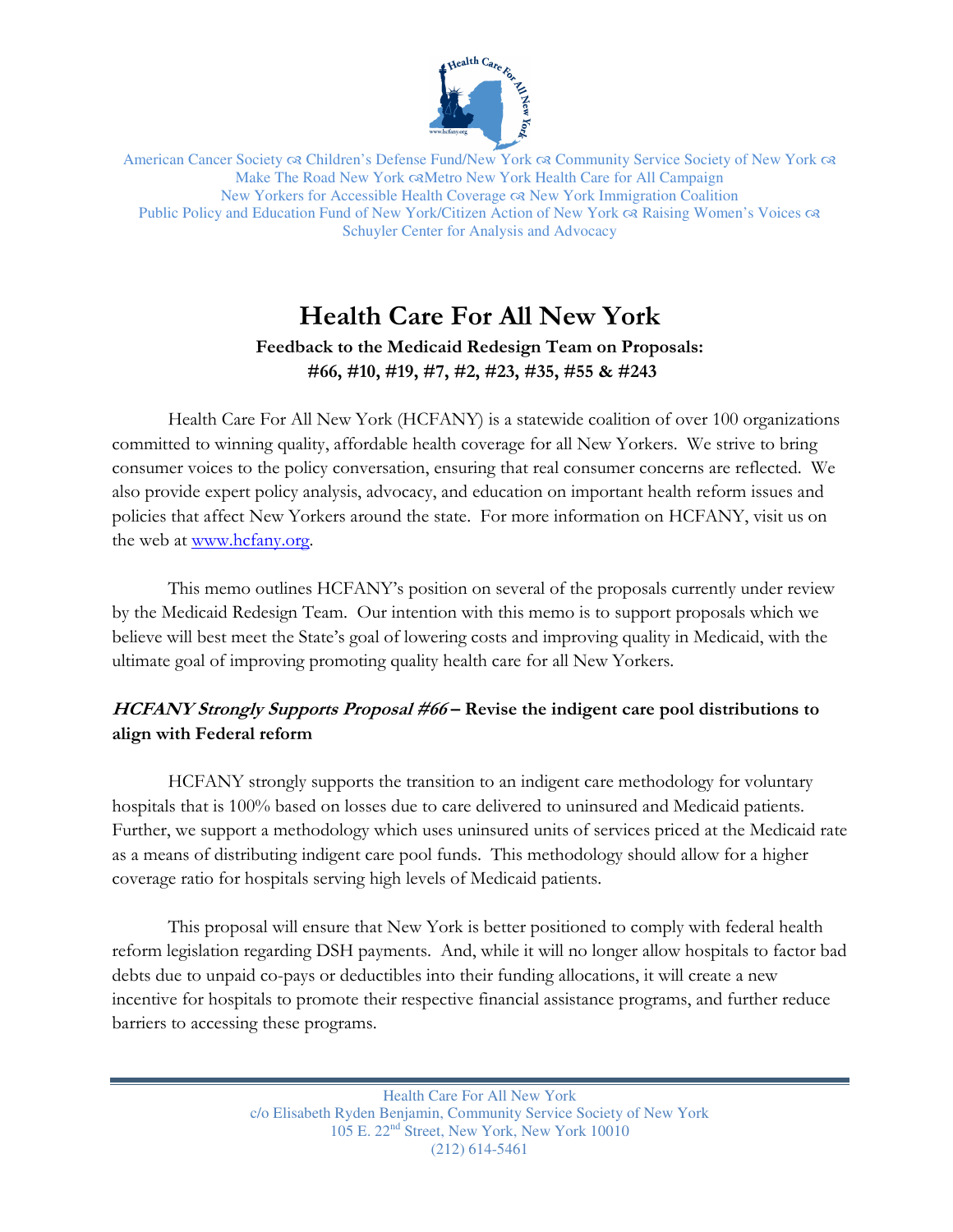

# HCFANY Strongly Opposes Proposal #10 – Eliminate direct marketing of Medicaid recipients and facilitated enrollment activities by Medicaid managed care plans

Health plan facilitated enrollers (FEs) are an essential component of the state and local Medicaid eligibility and enrollment infrastructure and have been integral to New York's ability to provide high-quality, cost-effective health coverage. In New York City alone, Facilitated Enrollers (FE) help approximately 26,000 uninsured individuals complete applications for the Medicaid and Family Health Plus programs every month. The vast majority of these applications and subsequent renewal applications are handled by health plan FEs.

Eliminating funding for managed care plan FEs would destabilize the current enrollment systems that exist across the state. FEs live in the communities they serve and provide culturally and linguistically competent assistance. Without specially trained health plan staff to provide one-on-one assistance and navigate eligibility requirements, the ranks of the "eligible but uninsured" will undoubtedly grow.

As the State moves forward to create a more simplified and accessible process under the Affordable Care Act, HCFANY believes that this measure would dismantle and undermine a key part of our State's existing infrastructure to educate and enroll the up to 1.2 million New Yorkers who will be eligible for affordable health insurance in 2014 through Medicaid and New York's Health Benefit Exchange.

#### $HCFANY$  *Strongly Opposes #19* – Eliminate D&TC bad debt and charity care

Eliminating Diagnostic & Treatment Center (D& TC) indigent care pool funding would remove much-needed funding for providing care to the uninsured through our already struggling safety net system of community based health centers—a measure that would move New York in an unacceptable direction away from primary care. Care provided in community-based primary care settings helps patients avoid more expensive settings, and community-base providers often provide better language access and culturally competent services than hospitals.

Unlike the hospital indigent care pool, the D&TC pool is 100% accountable and traceable to real patients served. If anything, this pool should be increased—not eliminated. HCFANY believes that eliminating funding for bad debt and charity care would cause D&TC facilities to reduce services to the uninsured, forcing more patients into hospitals and emergency rooms. With more and more uninsured currently being served by D&TCs and FQHCs, cutting funding at this crucial time will be a step in the wrong direction.